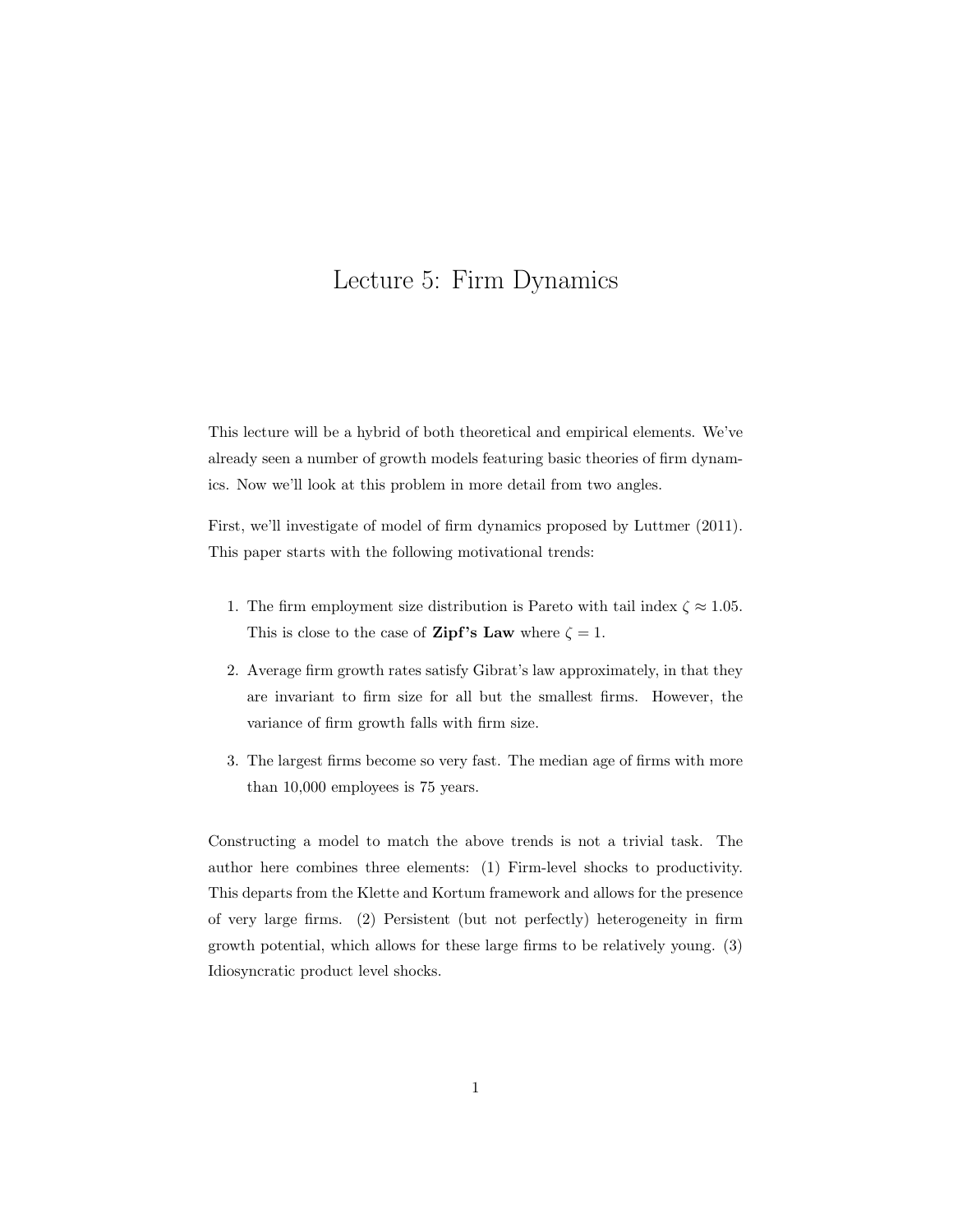# 1 Model of Firm Dynamics

I will follow the notation used in Luttmer (2011) throughout, rather than that used in previous lectures. There is a mass of consumers  $H$  that is growing at rate  $\eta$ . Outcomes are evaluated according to the "dynastic" CRRA utility function with parameter  $\gamma$ 

$$
U(\vec{C}) = \int_0^\infty \exp(-\rho t)H(t) \left[ \frac{(C(t)/H(t))^{1-\gamma} - 1}{1 - \gamma} \right] dt
$$

Notice that this is simple the population weighted utility over per-capita consumption. We've derived many times the Euler equation for this type of economy, although usually without population growth. It can be shown that the implication for the interest rate is

$$
r = \rho + \theta(\dot{C}/C - \eta)
$$

Aggregate consumption is actually a composite of a continuum of differentiated goods with

$$
C = \left[ \int_0^N C_j^{\frac{\sigma - 1}{\sigma}} dj \right]^{\frac{\sigma}{\sigma - 1}}
$$

If the composite good is produced competitively, this yields the demand function

$$
C_j = \left(\frac{p_j}{P}\right)^{-\sigma} C
$$

where  $p_j$  is the price of the intermediate  $c_j$  and P is the price of the composite. Furthermore, the prices of the differentiated goods will be equal in equilibrium, meaning

$$
C = N^{\frac{\sigma}{\sigma - 1}} C_j
$$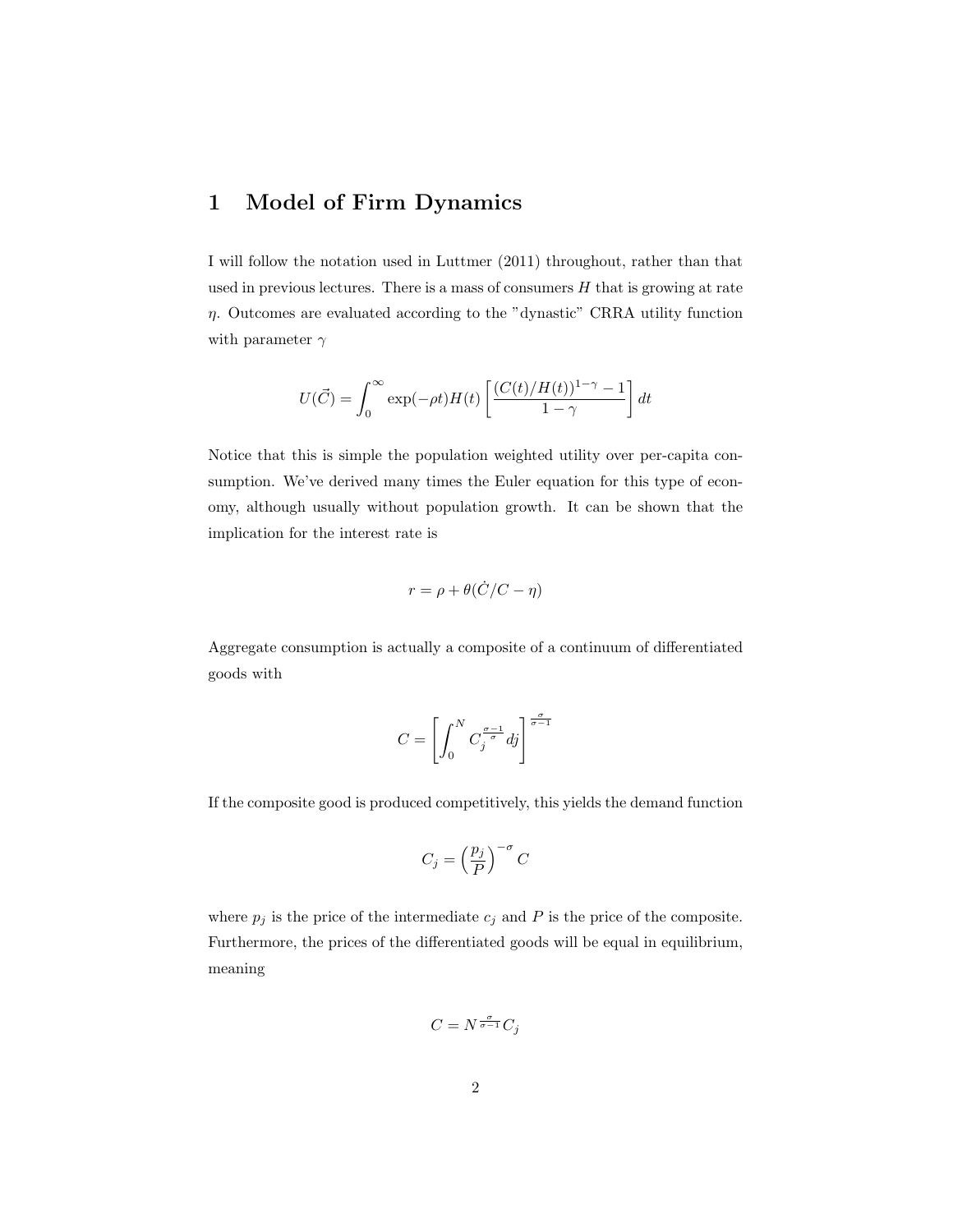which reflects gains from variety. It suffices to know that demand for each good is isoelastic with elasticity  $\sigma$ .

#### 1.1 Firms

As we have often assumed, differentiated goods producers can use  $\ell$  units of labor to produce  $Z\ell$  units of the commodity. Furthermore,  $Z$  is growing over time at rate  $\theta$ . Thus the marginal cost is  $w/Z$ . Firms will charge a fixed markup over cost

$$
\frac{p_j}{P} = \left(\frac{\sigma}{\sigma - 1}\right) \frac{w}{Z}
$$

Finally we can use this to derive an expression for the wage

$$
w = \left(\frac{\sigma - 1}{\sigma}\right) Z N^{1/(\sigma - 1)}
$$

We can also derive the labor utilization

$$
\ell = \left[ \left( \frac{\sigma - 1}{\sigma} \right) \frac{Z}{w} \right]^{\sigma - 1} \left( \frac{\sigma - 1}{\sigma} \right) \frac{C}{w}
$$

Additionally, the profits will be

$$
\pi = \frac{1}{\sigma} \left[ \left( \frac{\sigma - 1}{\sigma} \right) \frac{Z}{w} \right]^{\sigma - 1} C = \frac{w\ell}{\sigma - 1}
$$

To produce a differentiated good, you need a blueprint. Blue prints depreciate in a **one-hoss-shay** fashion.<sup>1</sup> Furthermore, blue prints can be replicated from existing blueprints using labor  $(\nu)$  or created anew by entrepreneurs  $(\mu)$ . Thus the number of blueprints N grows (or shrinks) at rate  $\nu + \mu - \lambda$ .

<sup>&</sup>lt;sup>1</sup>This terminology is in reference to the poem "The Deacon's Masterpiece; or The Wonderful One-Hoss Shay" by Oliver Wendell Holmes, Sr.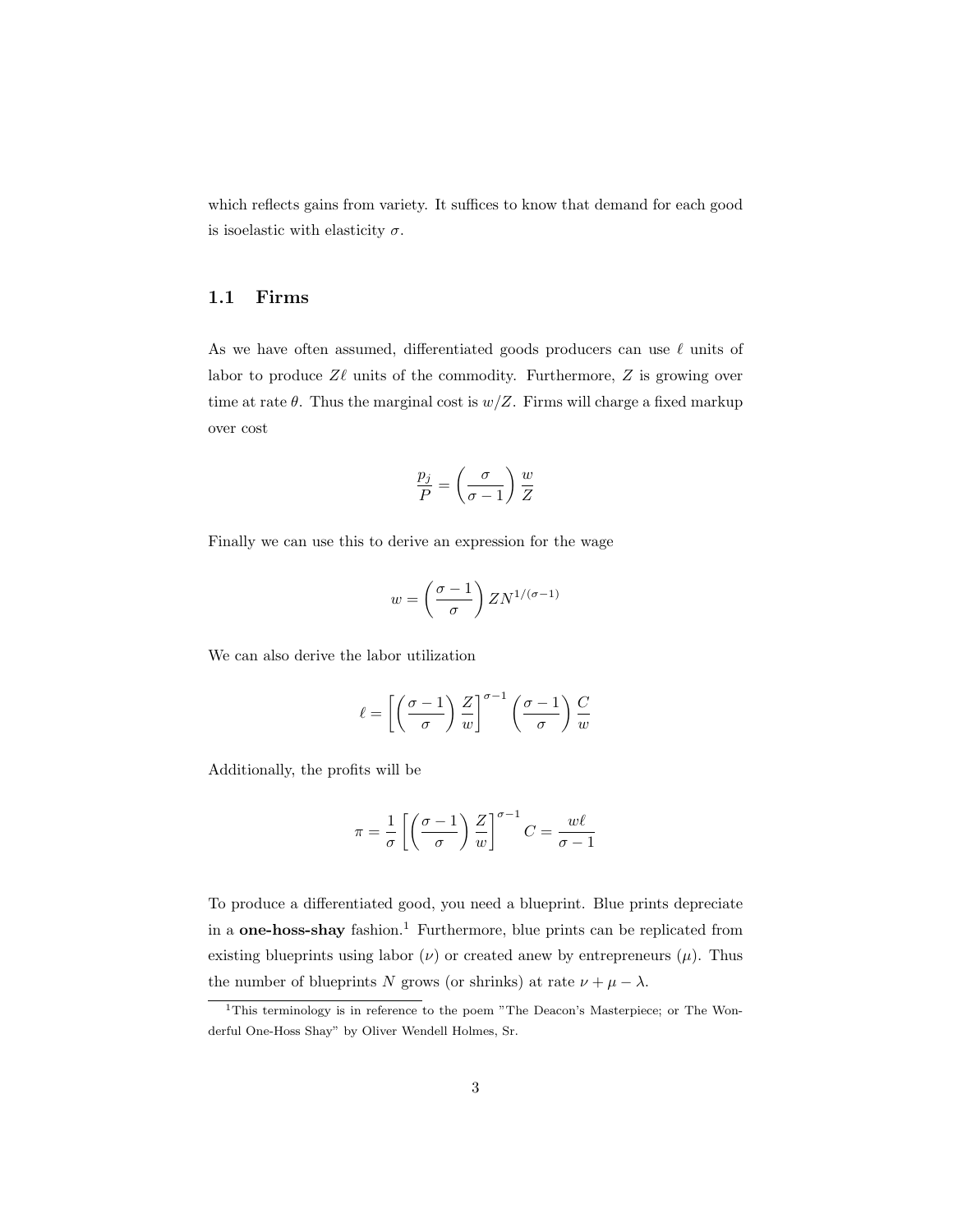Employing i labor on blueprint replication yields a rate  $\mu = f(i)$  of success. Similarly, using j labor on maintaining a blueprint yields a loss rate of  $\lambda = g(j)$ . Thus the value of a blueprint  $q$  will satisfy

$$
rq = \max_{i,j} \left\{ w \left[ \frac{\ell}{\sigma - 1} - (i + j) \right] + (f(i) - g(j))q + \dot{q} \right\}
$$

This yields the first order condition

$$
qf'(i) = -qg'(j) = w
$$

### 1.2 Entrepreneurs

Each agent is endowed with a two-dimensional skill vector  $(x, y)$ , which represent their ability to develop blueprints and do labor respectively. You can think of this as analogous to brains and brawn. There is some fixed distribution over these  $T(x, y)$ . Thus agents will choose entrepreneurship or wage work according to the relative values of  $qx$  and  $wy$ . So in terms of worker decisions, we only really care about the distribution of  $x/y$  as it relates to the ratio  $q/w$ .

Here we can use a standard trick to simplify the outcome. We assume that  $x$  and  $y$  are independent and Frechet distributed. They have respective mean parameters  $s_x$  and  $s_y$  and a common shape parameter  $\alpha$ . One can show that under these assumptions

$$
E = s_x \left[ \frac{(s_x q)^{\sigma}}{(s_y w)^{\sigma} + (s_x q)^{\sigma}} \right]^{\frac{\sigma - 1}{\sigma}}
$$

$$
L = s_y \left[ \frac{(s_y w)^{\sigma}}{(s_y w)^{\sigma} + (s_x q)^{\sigma}} \right]^{\frac{\sigma - 1}{\sigma}}
$$

Thus the ratio of these two values has constant elasticity with respect to  $q/w$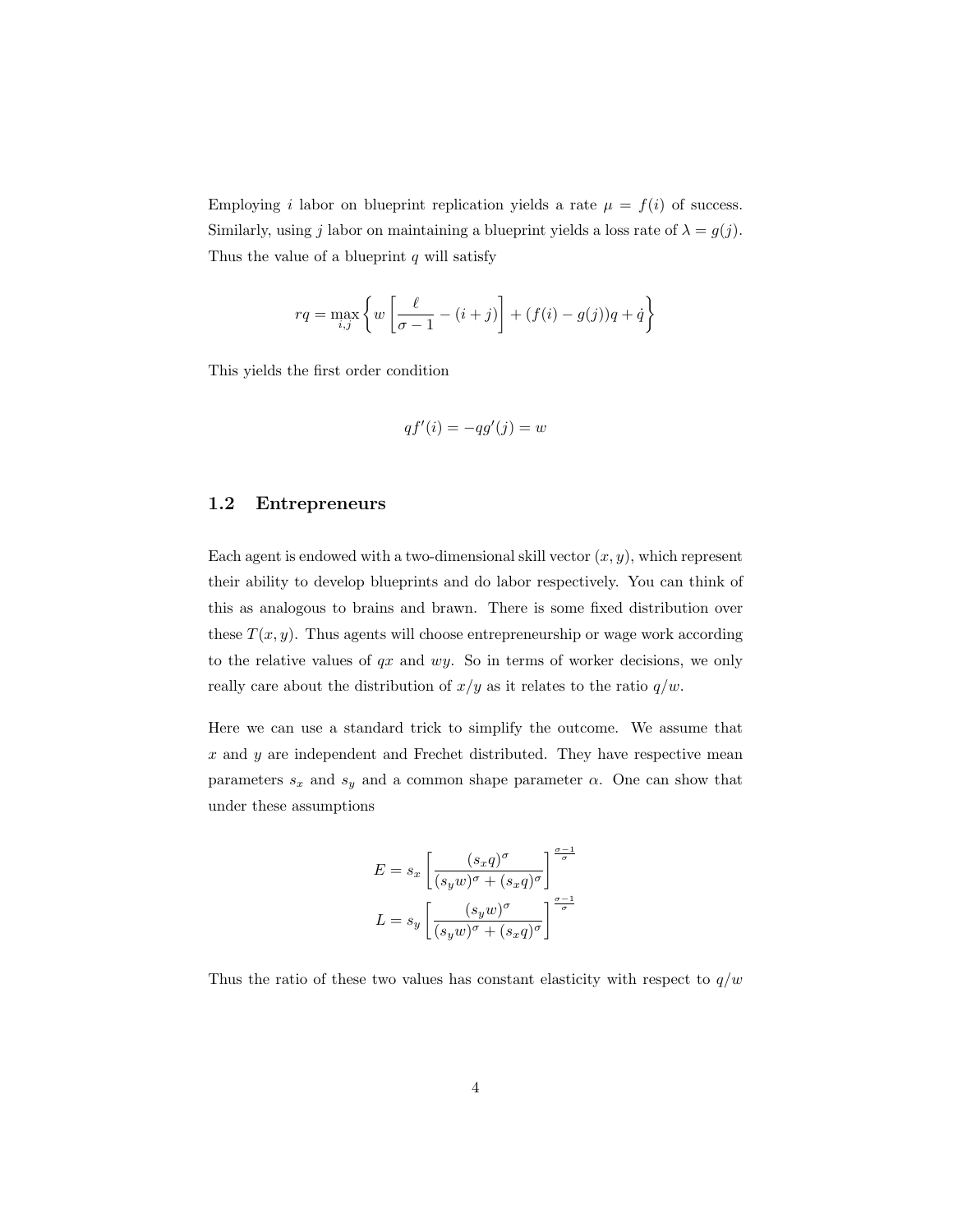and is given by

$$
\frac{E}{L} = \left(\frac{s_x}{s_y}\right)^{\sigma} \left(\frac{q}{w}\right)^{\sigma - 1}
$$

Consistency with the rate of outside blueprint creation implies

$$
\nu N = HE(q/w)
$$

while on the labor market side we have

$$
(\ell + i + j)N = HL(q/w)
$$

### 1.3 Equilibrium

Restricting attention to balanced growth paths, we can see that for constant  $q/w$ , the number of products N will grow with the population growth rate  $\eta$ . Therefore we will have

$$
\eta = \nu + \mu - \lambda
$$

Per capita consumption can be expressed as  $C/H = N^{1/(\sigma-1)}Z$  meaning it will grow at rate

$$
\kappa = \theta + \frac{\eta}{\sigma - 1}
$$

Rearranging terms in the value function equation and noting that both  $q$  and  $w$  will grow at the same rate as per capita consumption, we find

$$
\frac{q}{w} = \frac{\frac{\ell}{\sigma - 1} + (i + j)}{r - \kappa - (\mu - \lambda)}
$$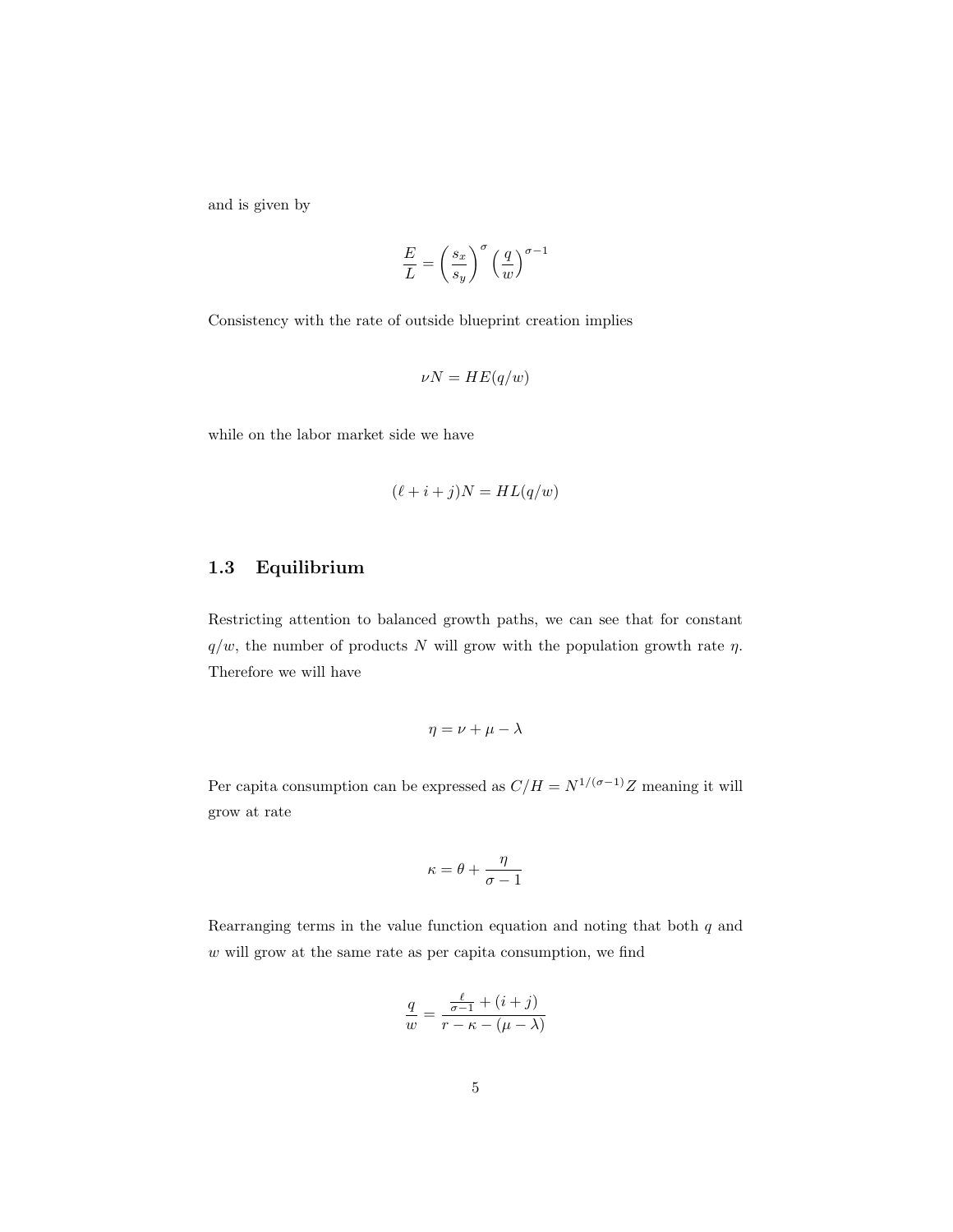We now have six equations in the six unknowns  $(i, j, \mu, \lambda, \ell, q/w)$ . There are certain conditions under which an equilibrium is guaranteed to exist, but we will omit them here.

#### 1.4 Firm Size Distribution

For this, we can proceed with the derivation in a manner similar to how we addressed the model from Klette and Kortum (2004). Let the mass of firms with *n* products be  $M_n$ . Now the consistency equation is

$$
N = \sum_{n=1} n M_n
$$

We can write down a system of flow equations describing  $M_n$  in steady state

$$
Inflows = Outflows
$$
  

$$
\nu N + 2\lambda M_2 = \mu M_1 + \lambda M_1
$$
  

$$
(n-1)\mu M_{n-1} + (n+1)\lambda M_{n+1} = n\mu M_n + n\lambda M_n
$$

It is useful to define a normalized distribution as well, namely  $P_n\,\equiv\,M_n/F$ where  $F = \sum_{n=1}^{\infty} M_n$ . In addition, we can define the share of product lines owned by size n firms as  $Q_n = n M_n / N$ . In this case we can write down the flow equations

$$
\eta Q_1 = \lambda Q_2 + \nu - (\mu + \lambda) Q_1
$$
  

$$
\frac{1}{n} \eta Q_n = \mu Q_{n-1} + \lambda Q_{n+1} - (\mu + \lambda) Q_n
$$

It is actually possible to solve in closed form for the resulting distribution. However, it is sufficiently complicated to lack much clear intuition. However, the main result of the theorem establishes the general shape of the distribution.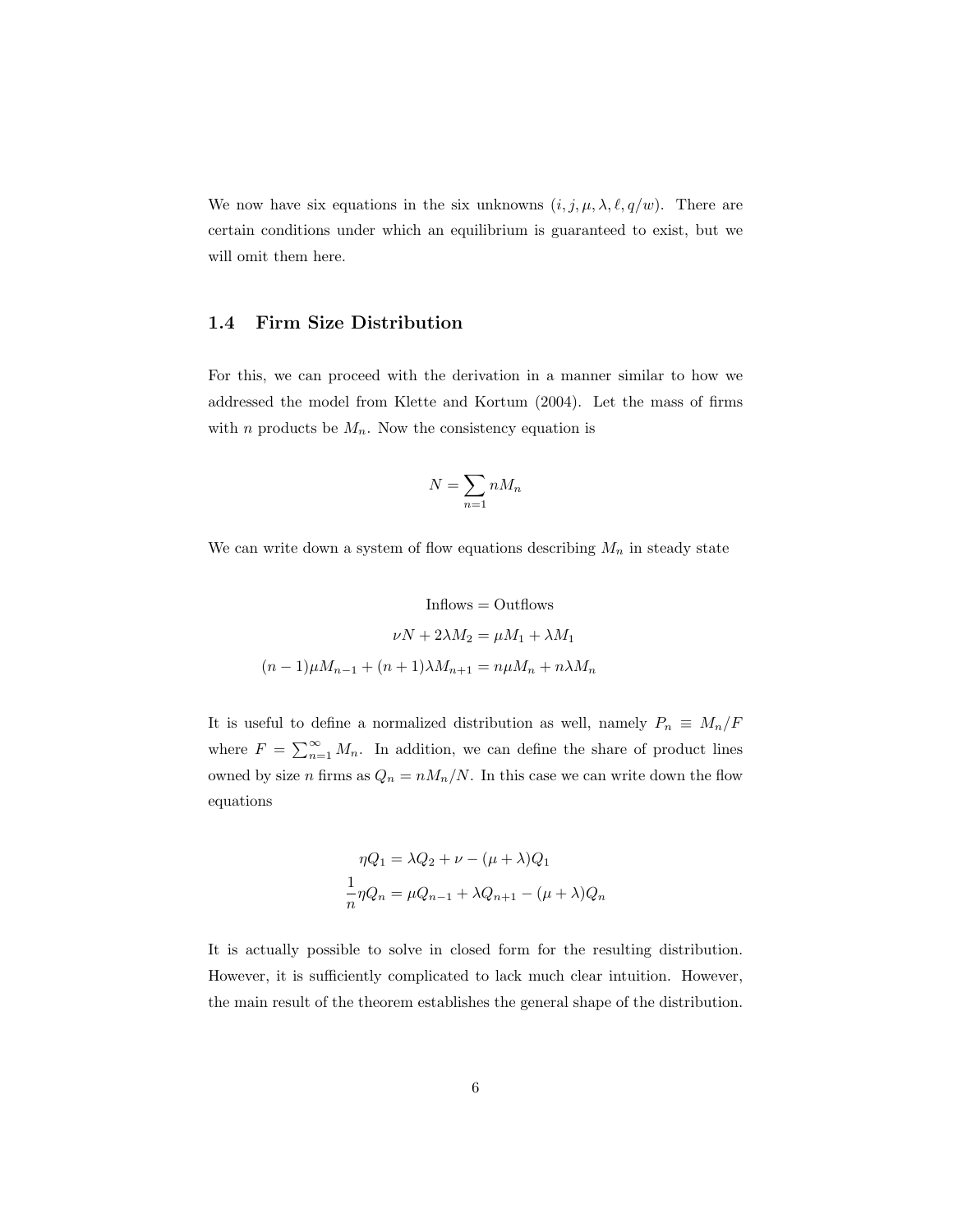First note that this reduces to the Klette-Kortum distribution when there is no population growth, i.e.  $\eta = 0$ . We know that in this case, the distribution follows  $P_n \propto (\mu/\lambda)^n/n$ . Thus the distribution is thin-tailed in that case, contrary to what we see in the data. In the general setting, we have the following proposition to characterize the tail index of the distribution

**Proposition.** Suppose that  $\eta > \mu - \lambda > 0$ . Then the right tail probabilities  $R_n = \sum_{k=n}^{\infty} P_k$  of the stationary firm size distribution satisfy

$$
\lim_{n \to \infty} n \left[ 1 - \frac{R_{n+1}}{R_n} \right] = \zeta \equiv \frac{\eta}{\mu - \lambda}
$$

For instance, if some generic distribution is Pareto, then the PDF satisfies  $F_n =$ 1−n<sup>- $\zeta$ </sup>, meaning  $R_n = n^{-\zeta}$ , then it can be shown that  $\zeta$  is simply the tail index as derived in the limit above. Meanwhile, doing the same for the Klette-Kortum distribution yields  $\zeta = 0$ , meaning it is thin-tailed.

The firm entry rate as a fraction of the number of incumbent firms  $\varepsilon$  in this economy should satisfy

$$
\varepsilon - \lambda P_1 = \eta
$$

Given a mass of firms F, the average number of blueprints per firm is  $\overline{N} = N/F$ and satisfies

$$
Q_n = nP_n \cdot \frac{F}{N} = \frac{n}{\bar{N}} \cdot P_n
$$

Consistency of the firm entry rate and the blueprint creation rate implies  $\varepsilon F =$  $\nu N$ , meaning  $\overline{N} = \varepsilon/\nu$ . We also know that  $P_1 = \overline{N}Q_1 = (\varepsilon/\nu)Q_1$ . From here we arrive at a closed form expression for the entry rate

$$
\varepsilon = \eta \left( \frac{\nu}{\nu - \lambda Q_1} \right)
$$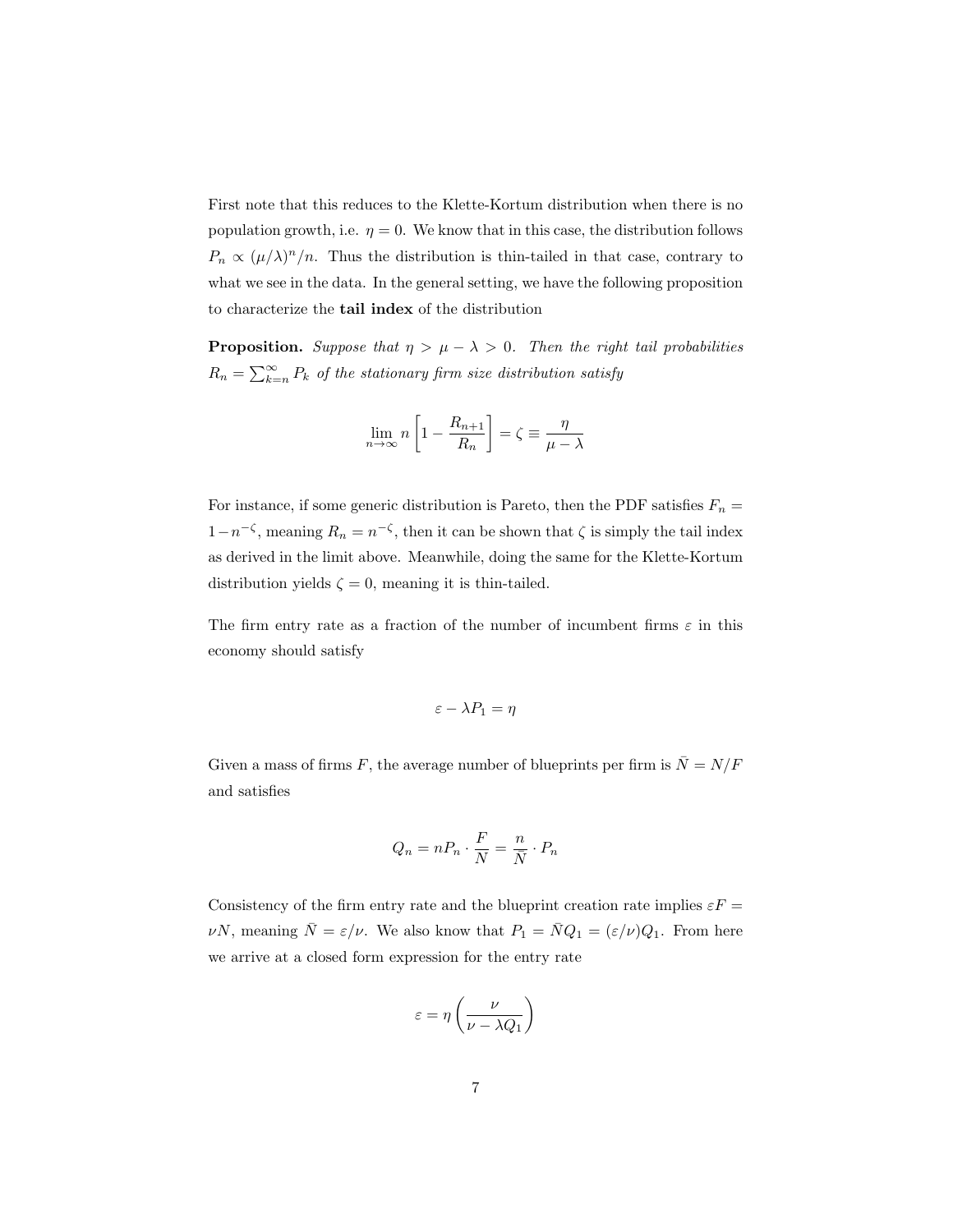Given that we have pretty good information on the entry rate ( $\approx 10\%$ ), the population growth rate, and the tail index of firms, we can get fairly tight constraints on the parameters here. However, even with the best fit, the median firm is still older than the US. This shortcoming is what motivates the introduction of firms types.

### 1.5 Firm Types

Included is an extension of the basic model where there are two types of firms, high and low. The firms differ only in their level of productivity  $Z_H$  and  $Z_L$ . Productivity growth for both is still  $\theta$ . Entering firms are of high quality with some probability  $\alpha$ , while the remainder are low quality. Over time, high quality firms degrade into low quality firms at rate  $\delta_H$ . One can show that in this case, under certain regularity conditions the tail index is given by

$$
\zeta = \min \left\{ \frac{\eta + \delta_H}{[\mu_H - \lambda_H]^+}, \frac{\eta + \delta_L}{[\mu_L - \lambda_L]^+} \right\}
$$

Notice that we can generate a thick tail for the firm distribution even in the absence of population growth. With this new setup, one can do a pretty good job of matching the above mentioned targets, inclusive of the median age of very large firms.

The only remaining question is how this affects Gibrat's Law. That is, will it be the case that high type firms will also be larger on average, producing the result that large firms grow faster? This would certainly problematic, as if Gibrat's Law is only approximately true, it breaks in the other direction, with smaller firms growing faster. It turns out that with a sufficiently large depreciation rate of high type firms (the rate at which they turn into low type), we can alleviate this problem.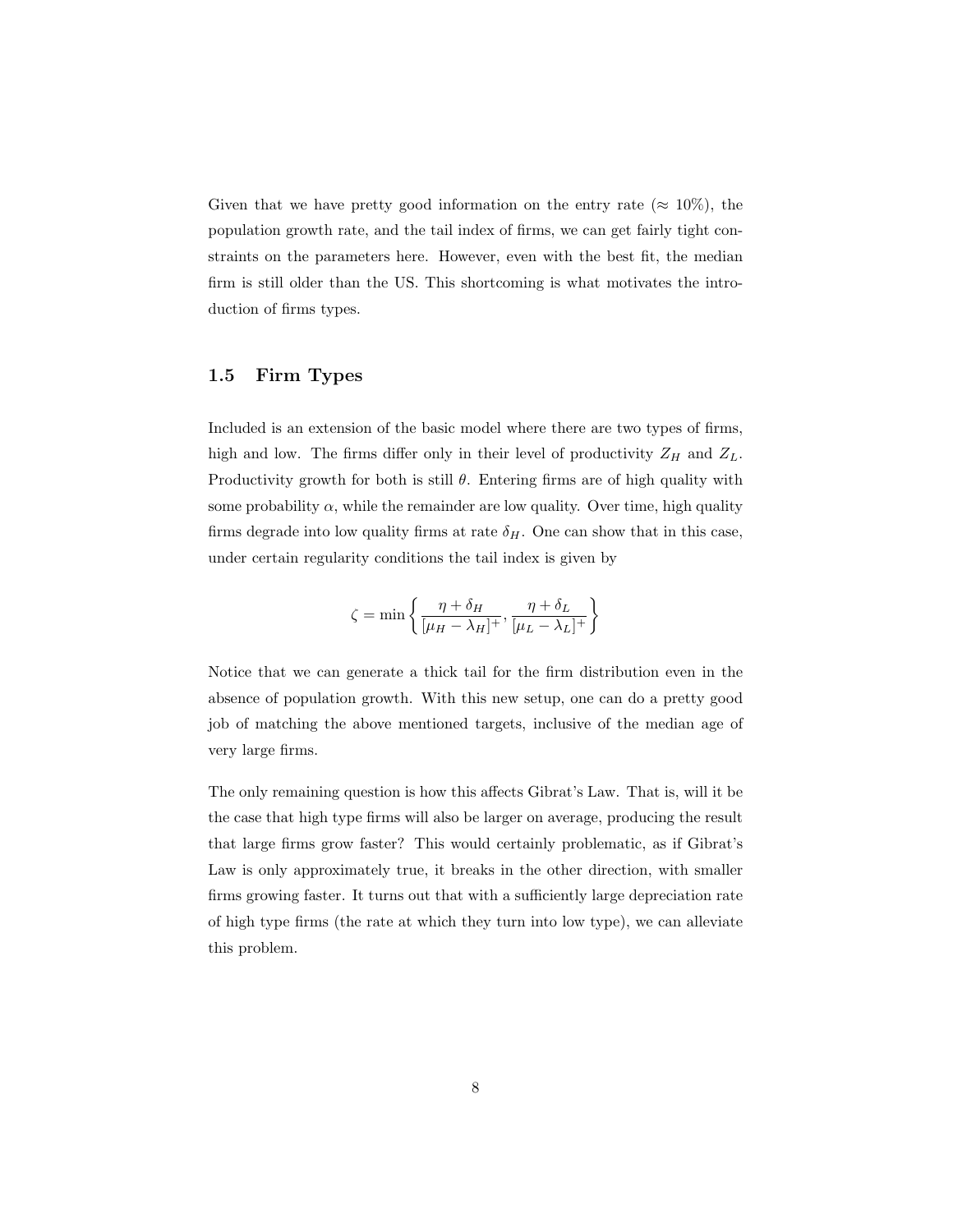## 2 Mapping to Data

There has been a considerable amount of effort put into understanding the dynamics of firm size and productivity in the data. The major source of information in this realm is the Longitudinal Business Database (LBD) put out by the US Census Bureau. For an overview of this literature, see Foster et al. (2001). Also consult Bartelsman and Doms (2000) for a slightly more concise summary.

One of the major conclusions of these analyses is that there is very large amount of idiosyncratic variation in plant-level outcomes, both in terms of levels and growth. Furthermore, reallocation of inputs (primarily labor) is a particularly salient force. Approximately 10

There are also interesting trends at the cyclical level. The general finding is that reallocation is more intense during downturns. This results in lower variability in productivity than what would otherwise be implied by within-firm variations. See – for a detailed description.

It is important to get a handle on what the source of changes in sectoral productivity are. To this end, there are various productivity growth decompositions one can utilize. At the highest level, we can decompose productivity into contributions from the various constituent firms or plants, which we can just call establishments

$$
P_{it} = \sum_{e \in I} s_{et} p_{et}
$$

where  $s_{et}$  denotes the output share of establishment e at time t. Next we can decompose changes in this value. One of the many methods available breaks down productivity changes into contributions from 5 sources: (1) within-plant,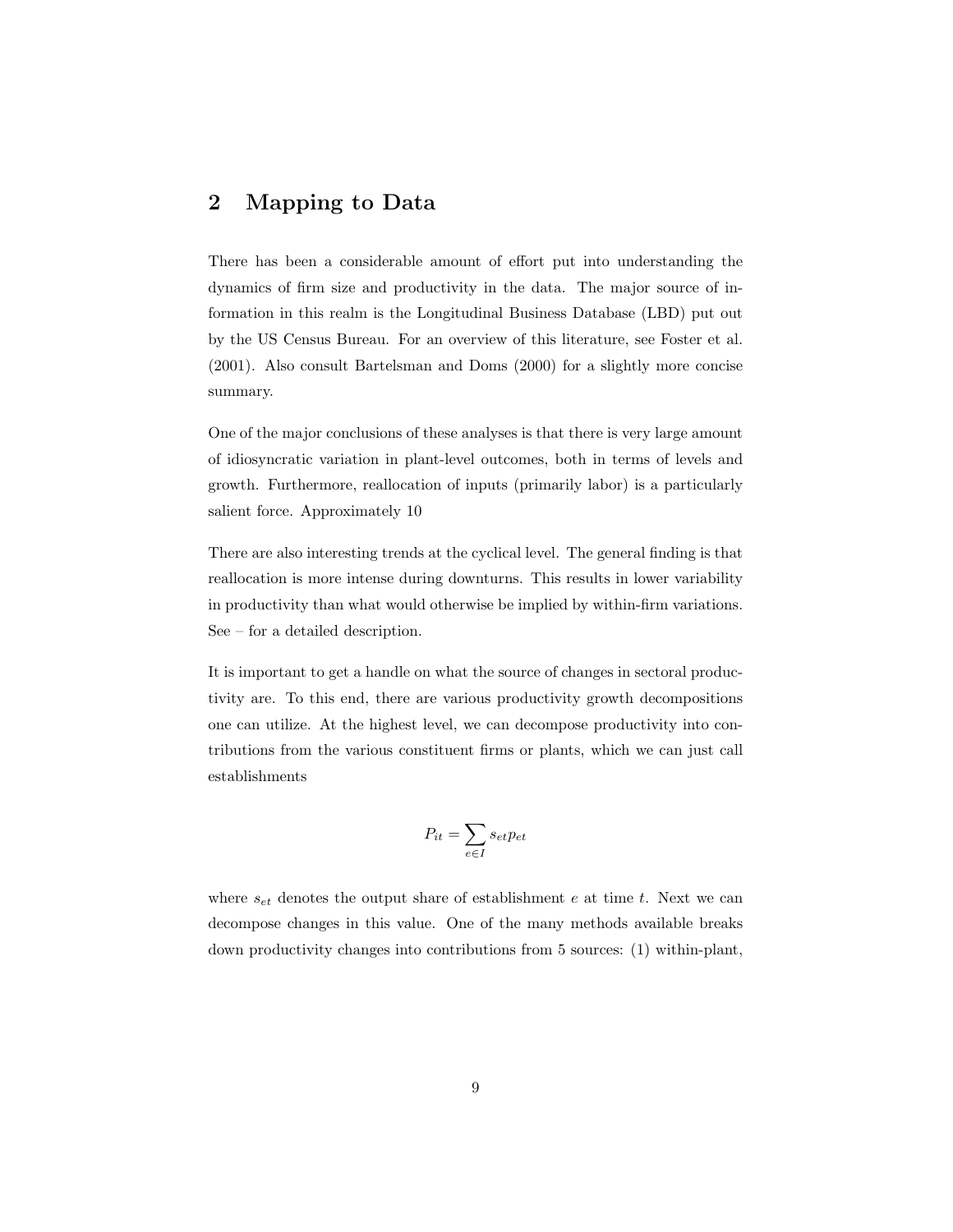(2) between-plant from shares, (3) share covariance, (4) entry, and (5) exit:

$$
\Delta P_{it} = \sum_{e \in C} s_{et-1} \Delta p_{et} + \sum_{e \in C} (p_{et-1} - P_{it-1}) \Delta s_{et} + \sum_{e \in C} \Delta p_{et} \Delta s_{et} + \sum_{e \in C} s_{et} (p_{et} - P_{it-1}) - \sum_{e \in X} s_{et-1} (p_{et-1} - P_{it-1})
$$

Here C denotes the set of continuing firms,  $N$  is the set of entrants, and  $X$  is the set of exiting firms.

In these decompositions, the shares are taken from variables such as output or employment. The productivities are calculated as either the value added per unit labor or something akin to Solow residual under the assumption of Cobb-Douglas production. That is

$$
\ln p_{et} = \ln Q_{et} - \alpha_K \ln K_{et} - \alpha_L \ln L_{et}
$$

Where  $Q_{et}$  is output and the coefficients are calculated from input shares in each industry. One can also include other classes of inputs such as materials and structures.

The results of these decomposition generally come down along the following lines. About half of productivity growth comes from changes within existing firms. Around one quarter comes from reallocation between plants, which here is the sum of the between-plant and covariance terms. Finally, the remaining quarter results from net entry, that is, the sum of contributions from entry and exit. Due to the variability from study to study, sometimes people just think of this as one third from each.

# References

E. J. Bartelsman and M. Doms. Understanding productivity: Lessons from longitudinal microdata. Journal of Economic Literature, pages 569–594, 2000.